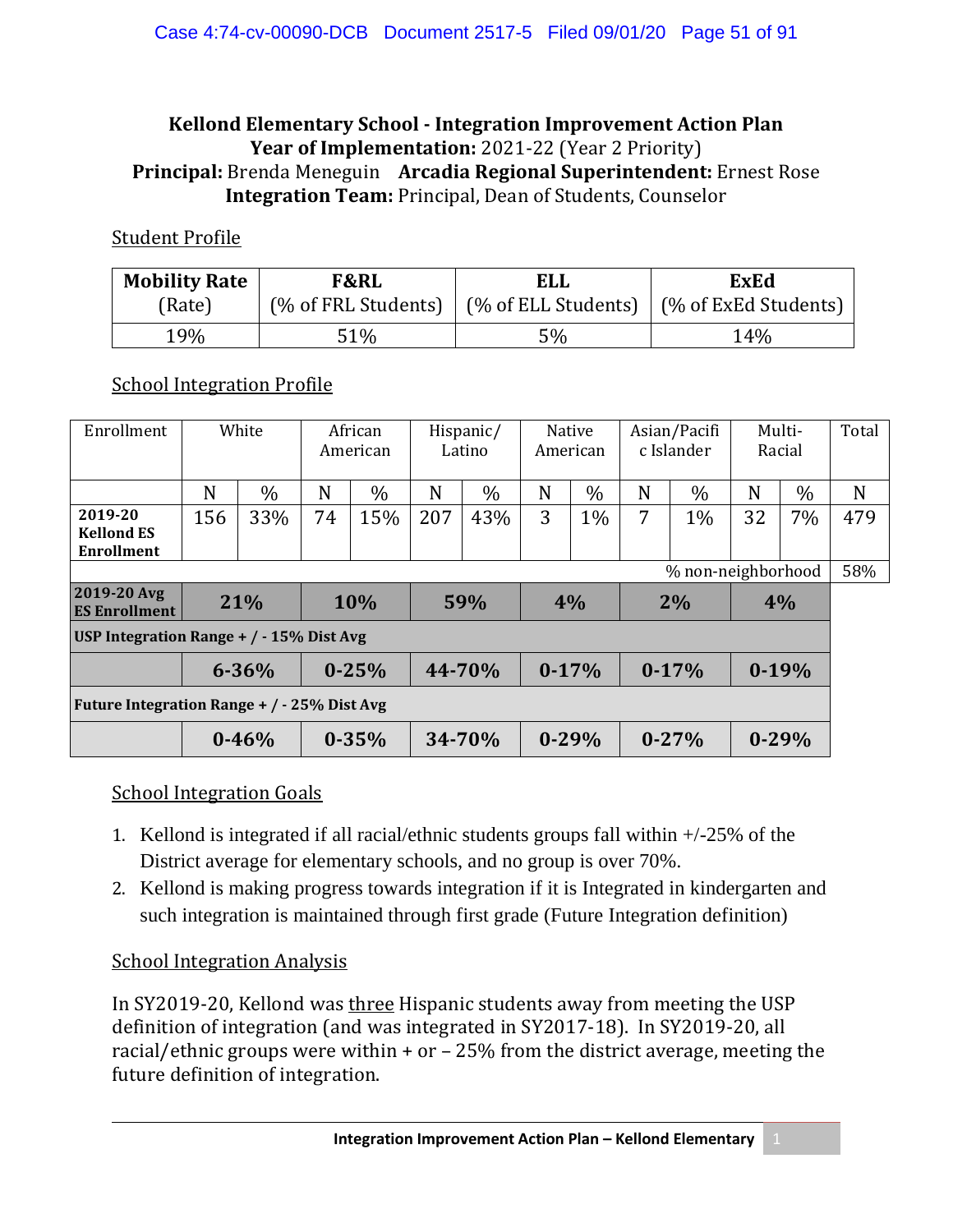By any account, Kellond is a school in which students benefit from opportunities for interracial contact. In SY2019-20 its student population was approx. 40% Hispanic, 30% white, and 15% African American. To meet the existing definition of integration, Kellond would have to add more Hispanic students – effectively increasing the size of the group that is already the largest at Kellond and decreasing the size of other smaller groups. The goals of an integrated education cannot in this instance be achieved by significantly reducing the percentages of white and African American students by significantly increasing the size of Davidson's largest group, Hispanic students.

More important, Kellond currently meets the future definition of integration. The goal for Kellond Davidson therefore is to recruit Hispanic students and to increase the number of all students attending an integrated school.

### **A. Targeted Population(s); Recruitable Students**

Targeted Population: Hispanic Students

Targeted Recruitment Goal: additional Hispanic students; all students

Targeted zone: To the west of Kellond lies census tracts with 30 or more recruitable Hispanic students.

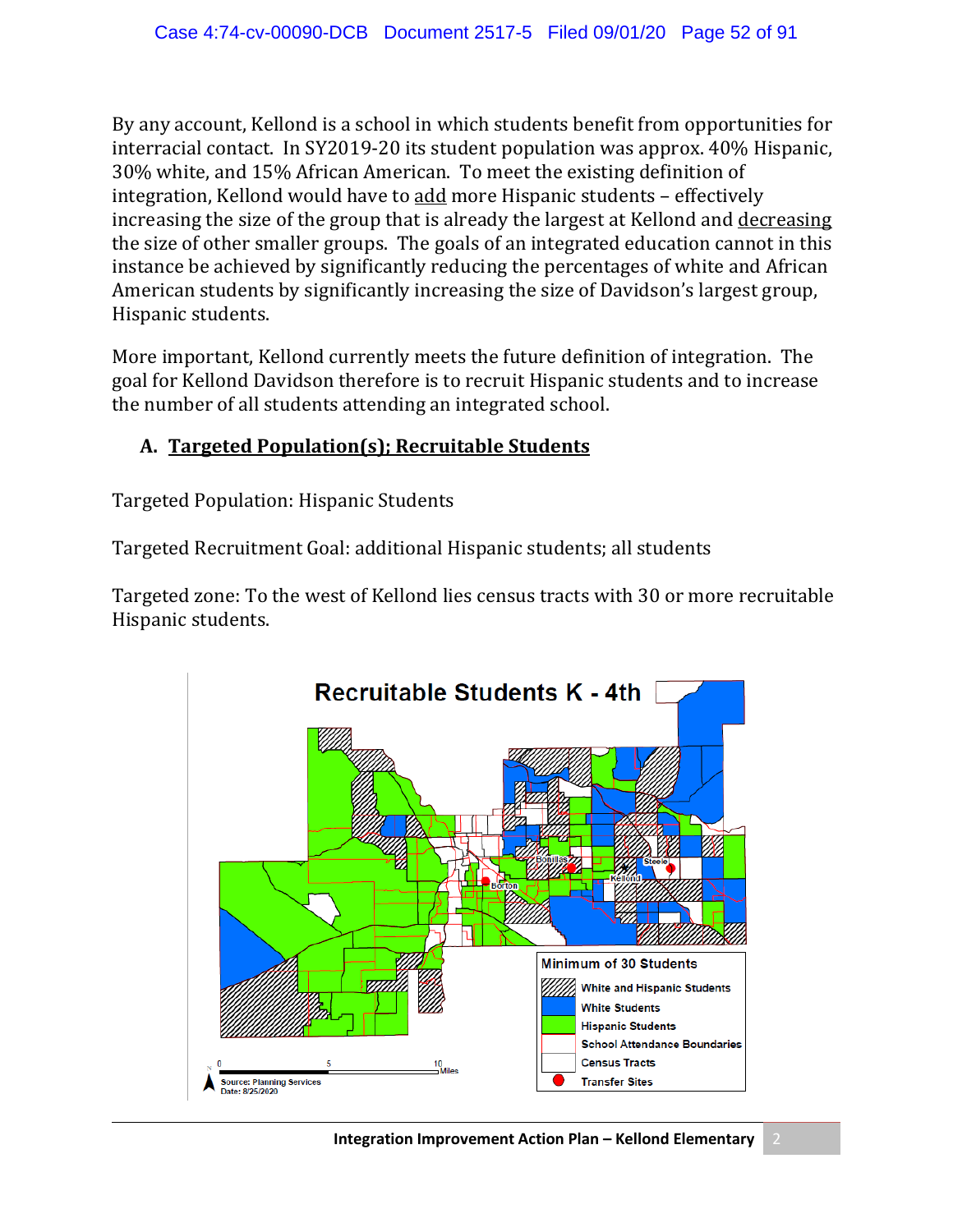## **B. Transportation**

### **1. Assessment**

### Existing Services

Kellond currently runs two regular morning routes for 45 routed students, with fewer students routed in the afternoon through TUSD routes. Kellond runs seven routes for 37 students in the morning and three routes for 54 students the afternoon (routes include exed and non-exed students). Kellond has no late activity buses. Kellond does not assign elementary students to public transportation. There is one contracted route in the afternoon to supplement the two regular afternoon routes. Kellond does not currently utilize an express shuttle. Kellond is not a transfer site.

### Needs Based on New Priorities; Service Gaps

The maps show that there are Hispanic recruitable students within the Kellond boundary, and the analysis reveals that Kellond needs three additional Hispanic students to reach the current definition of integration. Transportation is not a barrier to integration at Kellond.

## **2. Strategies**

The District will continue the current transportation offerings at this integrated school.

## **3. Monitoring Ridership and Evaluating Effectiveness**

Student Ridership is a student-tracking software module that enables TUSD's transportation department to monitor student card scans on and off the bus, offering real-time data to help improve planning decisions about the required size of the bus, to analyze opportunities for stop consolidation, and to identify ridership trends. The District will use the Ridership Monitor, part of the Student Ridership module, to monitor the race/ethnicity of students utilizing incentive transportation to Kellond to determine if incentive routes are operating to further improve integration. Ridership will be analyzed on a quarterly basis to determine the effectiveness of the route. Ridership report/findings will be provided to the DSA and evaluated by CSA on a quarterly basis.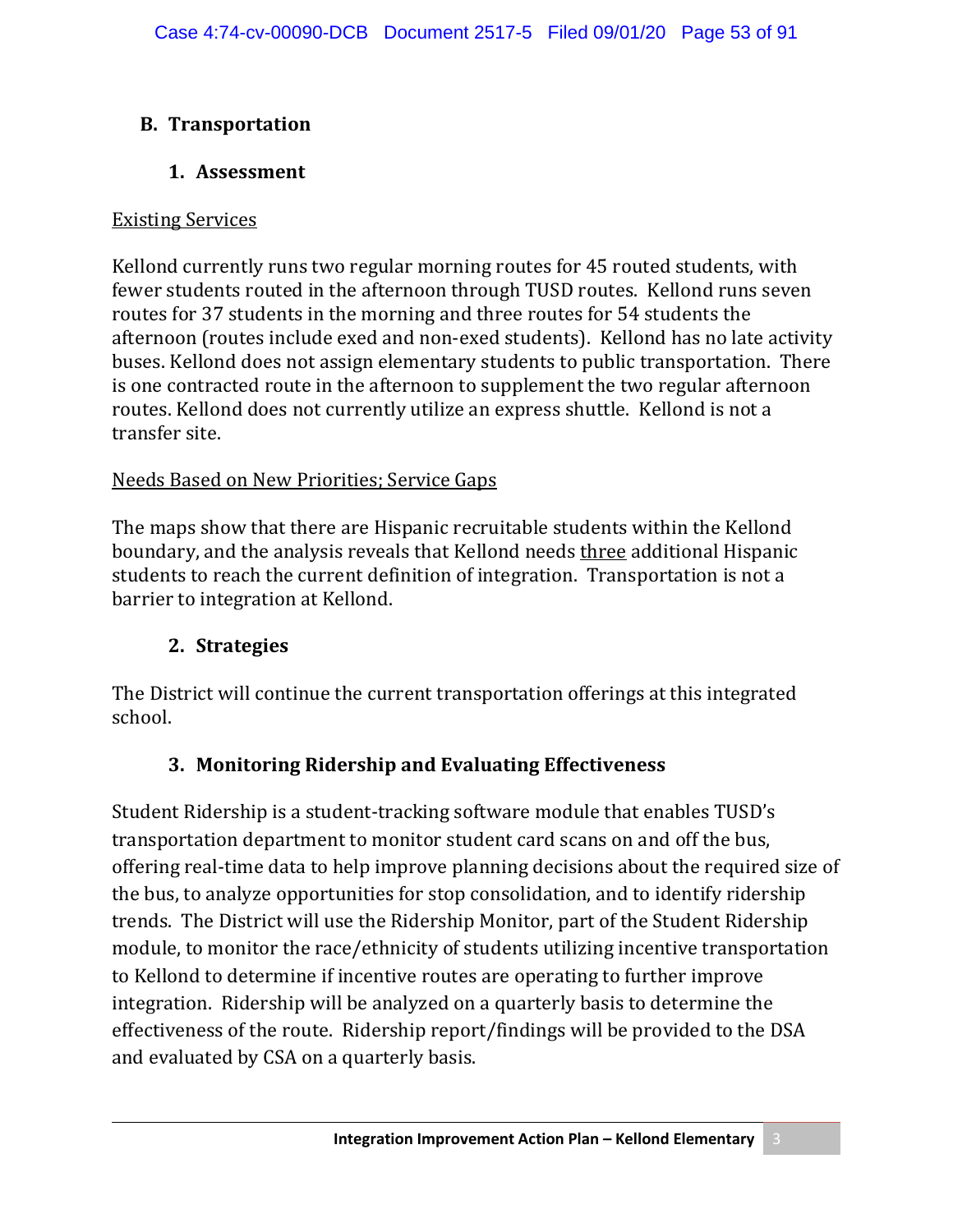## **4. Budget**

There is no additional cost to adding the incentive route to Kellond as the District will utilize existing resources and routes.

# **C. Marketing, Outreach, and Recruitment Strategies**

# **1. Foundation**

The foundation for Kellond's marketing, outreach, and recruitment strategies is TUSD's districtwide "Knowledge Changes Everything" campaign (KCE) and, as a GATE school, the ALE/Magnet Outreach and Recruitment Addendum. KCE is an ongoing campaign that celebrates the power of diversity, seeks to educate parents and students about the research-based benefits of learning from each other, and encouraging parents to consider these benefits for their student when making decisions about where to enroll their child.

Kellond's marketing and outreach will focus on highlighting the following: Opening Minds through the Arts (OMA), self-contained Gifted and Talented Education (GATE) program, extracurricular activities including track and field, cross-country, cheer, basketball, and student council,

# **2. Professional Learning**

At Kellond, all administrative staff, office staff, and any other relevant staff members took the online student assignment training to understand the benefits of an integrated education. In the fall of 2020, prior to the start of the priority enrollment window for SY2021-22, Kellond' staff will participate in a targeted professional learning with the Director of Student Assignment and members of the Coordinated Student Assignment committee to review the training, engage in real-life recruitment scenarios, and delve deeper into the planning and preparation for Kellond's strategies for the forthcoming enrollment period.

# **3. Strategies**

Kellond will implement the following marketing, outreach, and recruitment strategies:

- extend GATE program to include a Pre-GATE Kindergarten program
- work with School Community Services to recruit outside of attendance boundary
- advertise Before-school and After-school program for families